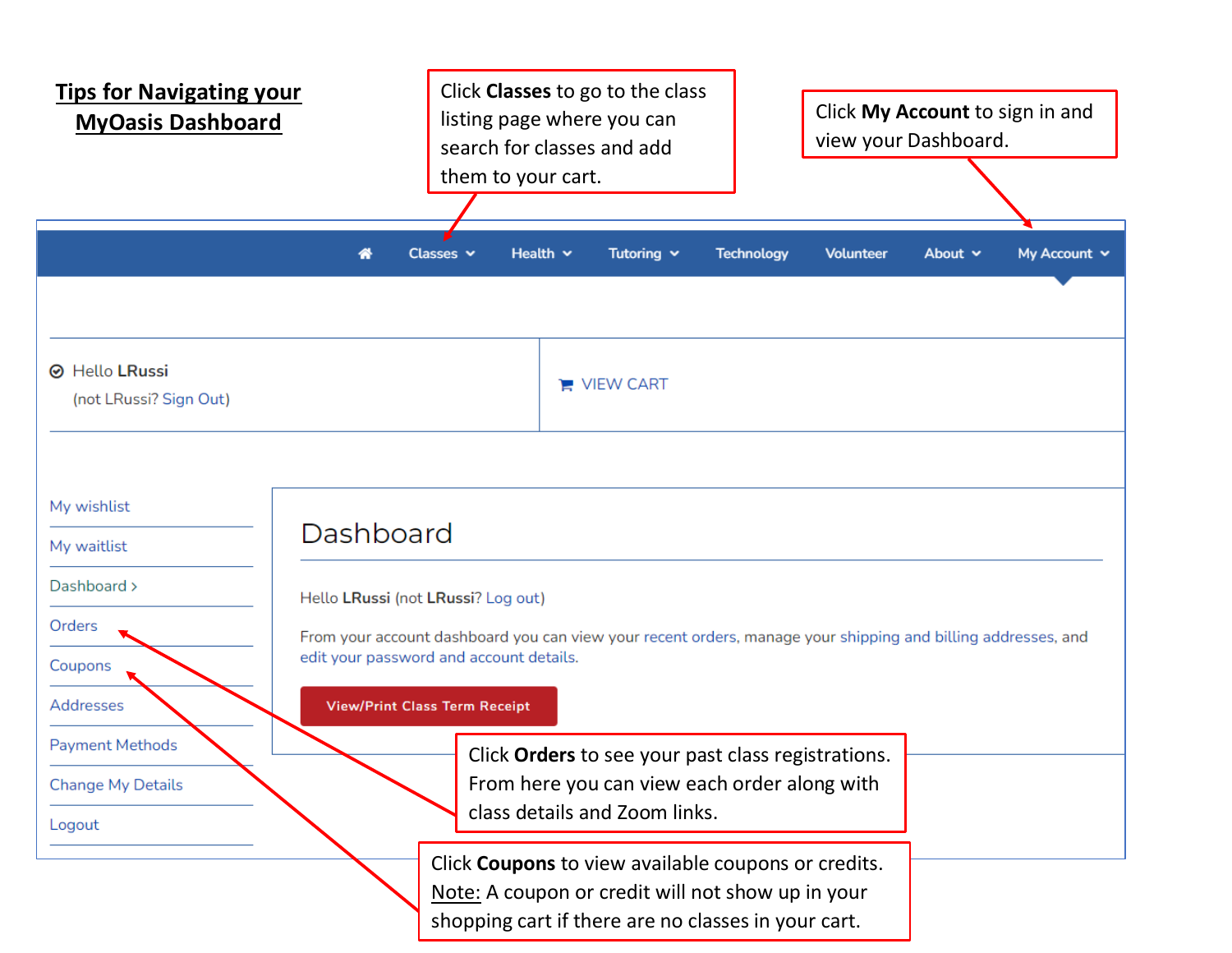## **Tips for Navigating the Oasis Class Search Page**